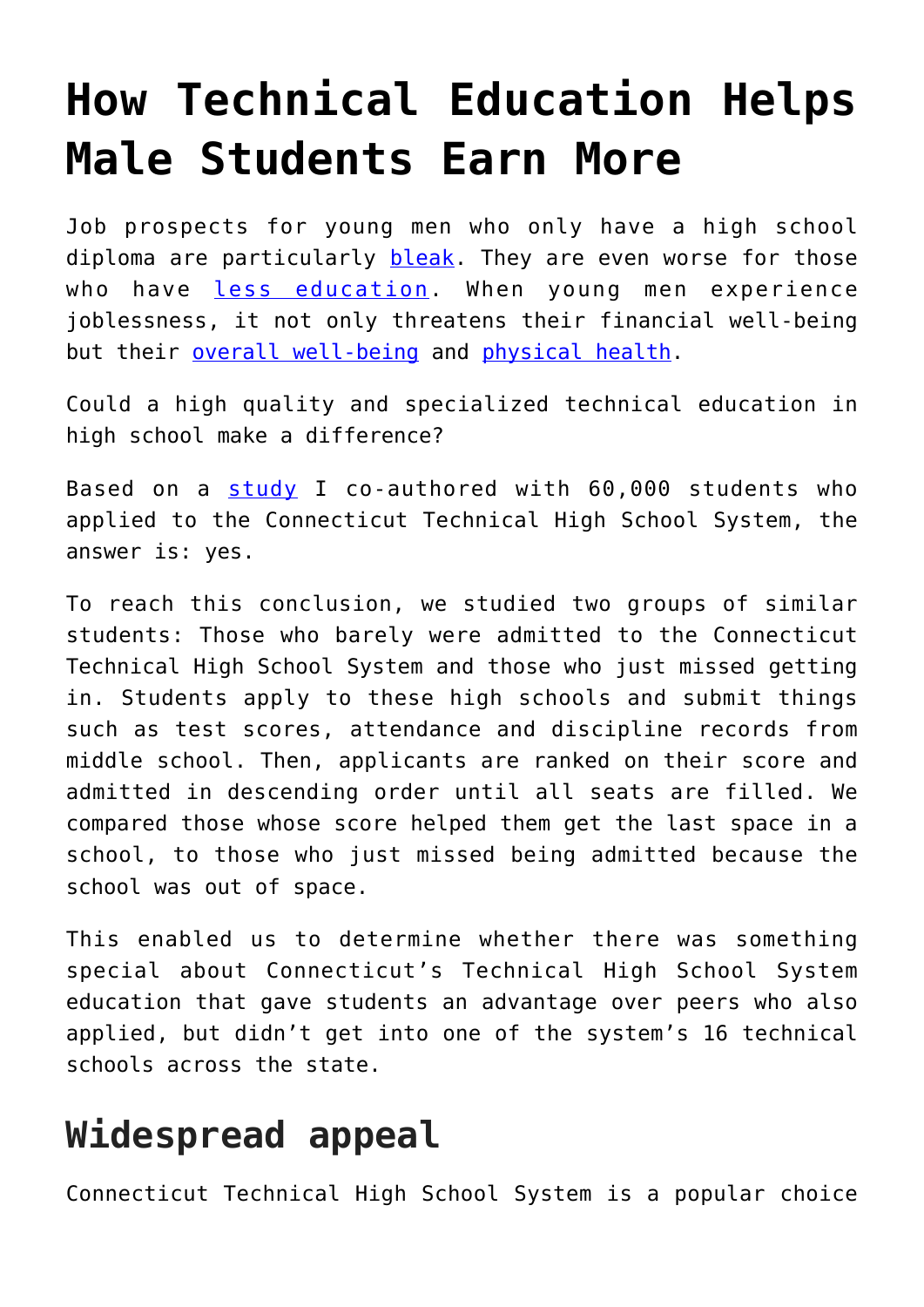for students  $-$  about 50 percent more students [apply](http://www.cttech.org/admissions.html) than can be admitted.

The system functions such that students can apply to attend a school in the tech system instead of their assigned public school. Statewide, the system schools – which offer specialized instruction in a variety of career fields – serve about 10 percent of the high school students. Most students who don't get into the tech schools stay in their public high school.

What we found is that students who were admitted to the Connecticut Technical High School System went on to earn 30 percent more than those who didn't get admitted. We also found that the tech school students were 10 percentage points more likely to graduate from high school than applicants who didn't get in – a statistically significant finding.

Our research suggests that expanding a technical high school system like the one in Connecticut would benefit more students. I make this observation as [one who examines](https://peabody.vanderbilt.edu/bio/shaun-dougherty) outcomes associated with career and technical education.

#### **The track record**

Career and technical education has already been shown – at least on an individual or small scale level – to positively impact [earnings](https://www.mdrc.org/publication/career-academies-long-term-impacts-work-education-and-transitions-adulthood) and [high school graduation rates.](https://www.sciencedirect.com/science/article/pii/S0272775718300876)

Career and technical education does this without taking away from **[general learning](https://www.mitpressjournals.org/doi/10.1162/EDFP_a_00224)** in traditional subjects like math and English. But based on my experience, it has never been clear as to whether career and technical education makes a difference on a system-wide level rather than at just one or among a few select schools.

Our recent study finally answers that question because we studied an entire state technical high school system.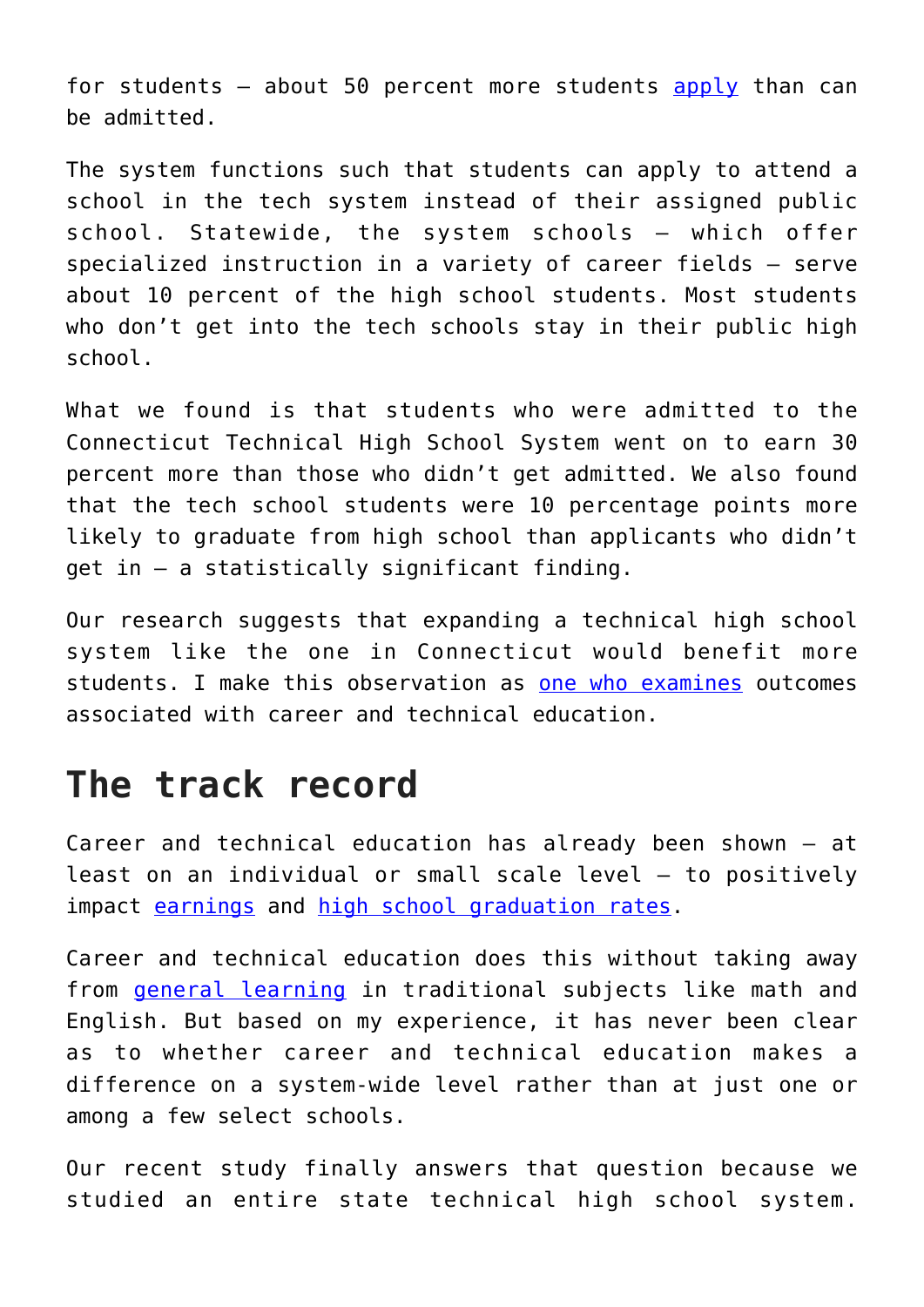Specifically, it shows that, yes, career and technical education can give students the same benefits that it has already been shown to give on a smaller level even if it's scaled up. This has implications for school districts and states, especially as [growing interest](https://thehill.com/opinion/education/429661-is-career-and-technical-education-more-than-another-fad) in what works in career and technical education.

## **The appeal of technical education in Connecticut**

Once admitted into the Connecticut technical high school system, all students take career and technical education coursework instead of other electives, such as world languages, art or music. Typically, coursework is grouped into one of 10 to 17 programs of study, such as information technology, health services, cosmetology, heating ventilation and air conditioning, and production processes, among others. Traditional public high schools in the state, on the other hand, tend to offer at most four career and technical programs through elective courses.

In the Technical High School System schools in Connecticut, students explore various programs of study during their first year. Then – with help from an adviser – students select a program of study. Within these programs, students take at least three aligned courses and often more. They also have more opportunity to align academic and technical coursework materials, so that math and English content can often be integrated into technical courses. Chances for work-based learning and job exposure can also be enhanced in these settings, which may contribute to their impact.

#### **Better outcomes**

To figure out if these technical schools were making a difference, we looked at admissions from 2006-2007 through